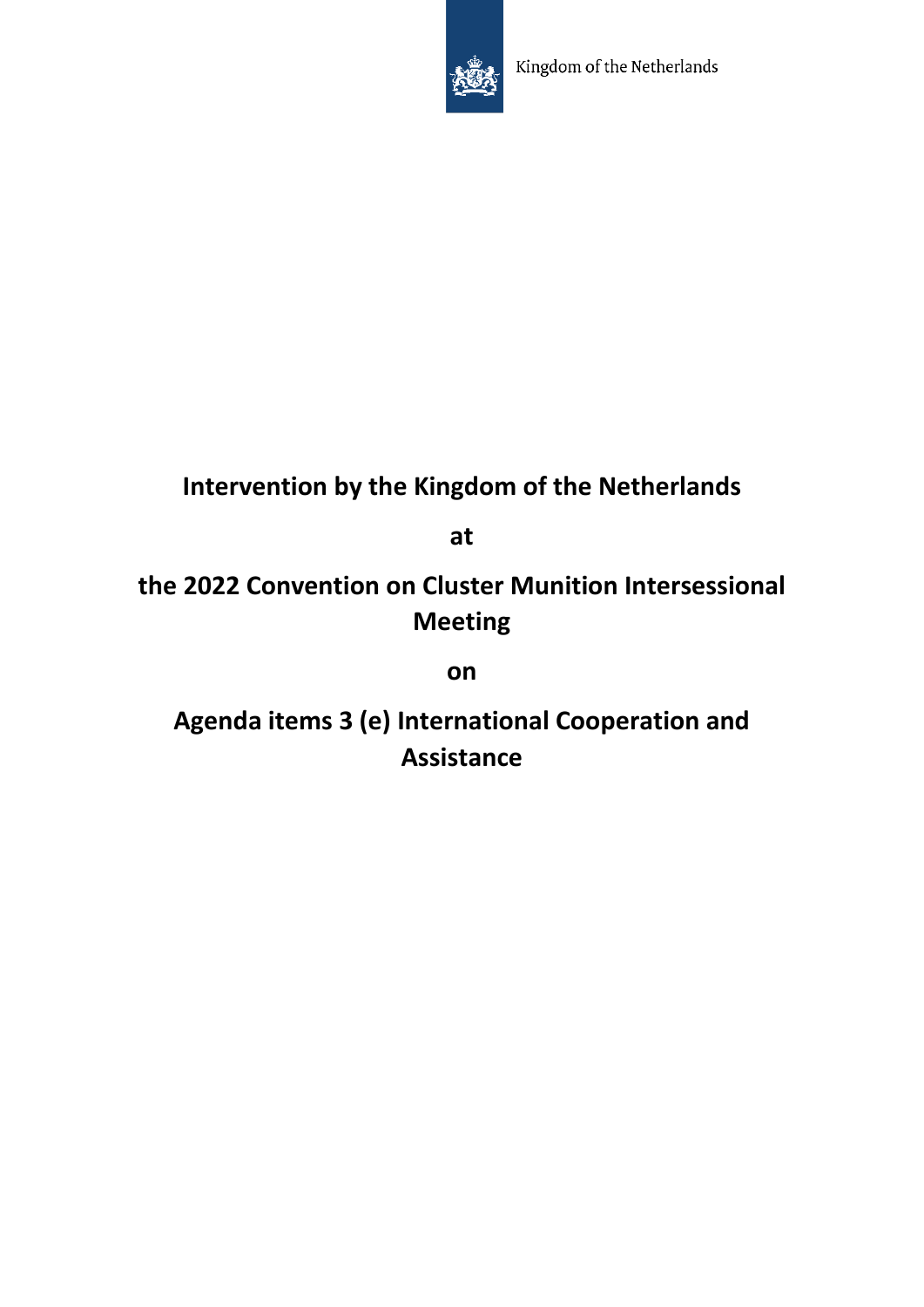## Mr President,

In addition to the statement by the European Union, allow me to make the following remarks in my national capacity. The Netherlands has a long record of funding mine action in different parts of the world. Our current multi-annual Mine Action and Cluster Munitions Programme is valued at 51 million Euro for the period 2020 – 2024. The programme funds mine action in nine countries, namely Ukraine, Afghanistan, Iraq, Syria, Lebanon, Libya, South Sudan, Somalia and Lao PDR. Moreover, there is a 10 million Euro contingency allocation in the programme, which so far has been used for emergency situations and gap financing in Nigeria, Zimbabwe, Lebanon and the Palestinian Territories.

In addition, we also support the work of UNMAS through an annual voluntary contribution of 5 mln Euro for 2022.

Our multi-annual planning of financing is important to enable operators to plan their projects in a cost-effective way and to achieve better results. The Netherlands calls on other States Parties to implement multi-annual programmes with a view to reaching our goal in the most efficient way.

## Mr President,

Bearing in mind the many crises the world has seen over the last few years, it is not unlikely that support for mine action will be under pressure in the coming years due to a decline in funds available for international cooperation as a result of the economic fall-out of the pandemic. We call upon other States Parties in the position to do so to continue providing assistance and to not decrease their support for mine action. Especially in times like these, it is an impediment for all the different stakeholders to unify and not to let the new reality weaken our aspiration for a mine and cluster munition free world.

Given the scarcity of resources, the Netherlands strongly supports the set up of country coalitions. The results in Botswana, Montenegro and Lebanon, show the added value of these informal fora for the coordination between donors, operators and the affected state. We are pleased that the brochure on this concept is now available on the website of the convention, and encourage both affected states and donors to familiarize themselves with the concept. Donor states can play an important role in setting up these country coalitions, and support affected states in setting up a country coalition.